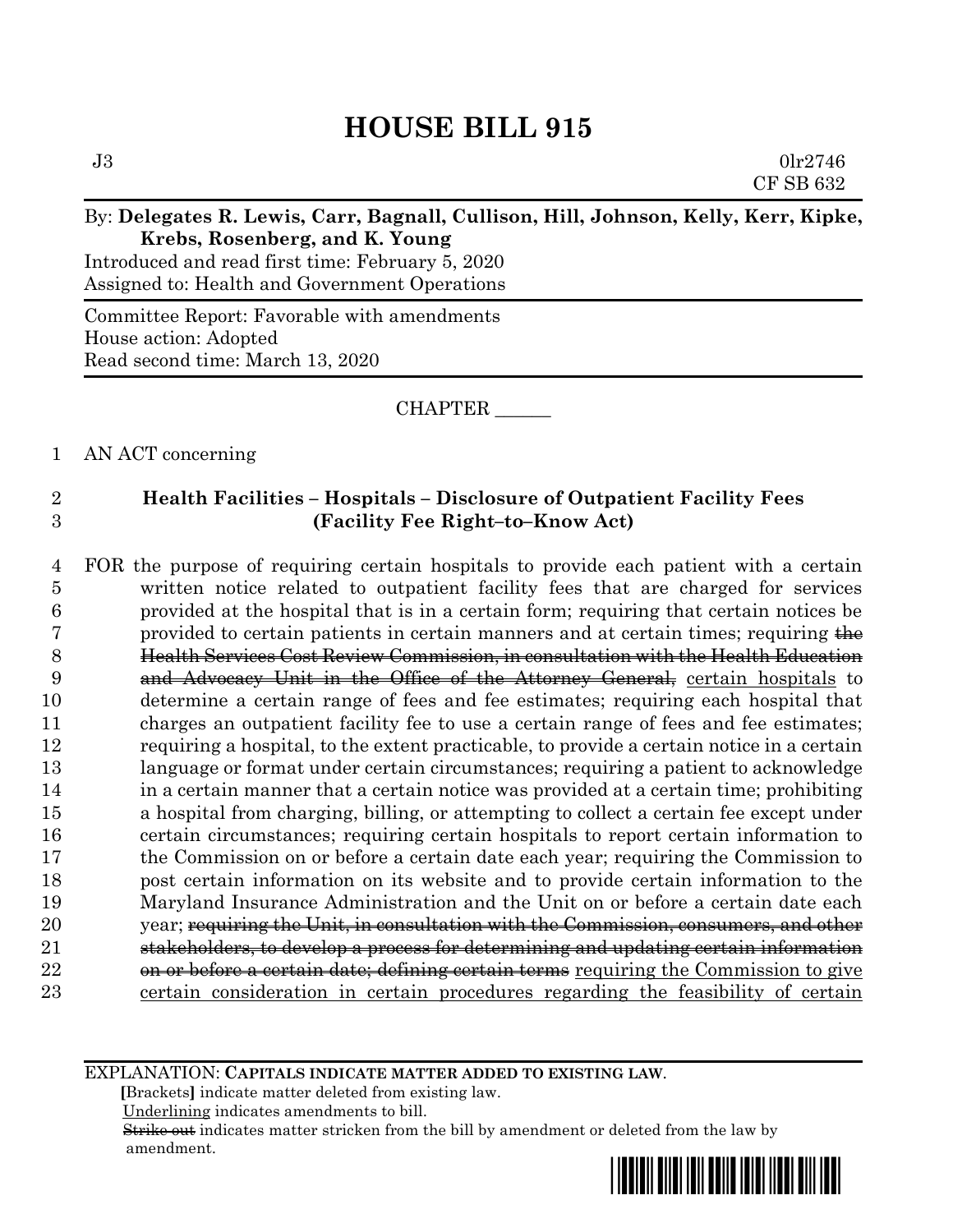### **HOUSE BILL 915**

| $\mathbf{1}$<br>$\overline{2}$                  | notices under certain circumstances; providing for a delayed effective date; and<br>generally relating to hospitals and the disclosure of outpatient facility fees. |
|-------------------------------------------------|---------------------------------------------------------------------------------------------------------------------------------------------------------------------|
| 3<br>$\overline{4}$<br>$\overline{5}$<br>6<br>7 | BY adding to<br>Article - Health - General<br>Section 19-349.2<br>Annotated Code of Maryland<br>(2019 Replacement Volume)                                           |
| 8<br>9                                          | SECTION 1. BE IT ENACTED BY THE GENERAL ASSEMBLY OF MARYLAND,<br>That the Laws of Maryland read as follows:                                                         |
| 10                                              | Article - Health - General                                                                                                                                          |
| 11                                              | $19 - 349.2.$                                                                                                                                                       |
| 12<br>13                                        | (1)<br>IN THIS SECTION THE FOLLOWING WORDS HAVE THE MEANINGS<br>(A)<br>INDICATED.                                                                                   |
| 14<br>15                                        | "ELECTRONICALLY" MEANS A SECURE DIGITAL OR ELECTRONIC<br>(2)<br>TRANSMISSION IN COMPLIANCE WITH FEDERAL AND STATE LAW, INCLUDING BY:                                |
| 16                                              | PATIENT INTERNET PORTAL;<br>(I)                                                                                                                                     |
| 17                                              | (II)<br><b>ENCRYPTED E-MAIL; OR</b>                                                                                                                                 |
| 18                                              | (III)<br>TEXT MESSAGE WITH A LINK TO AN ENCRYPTED NOTICE.                                                                                                           |
| 19<br>20                                        | "OUTPATIENT FACILITY FEE" MEANS <del>A RATE APPROVED BY</del><br>(3)<br>(I)<br><u>Commission charged by a hospital for outpatient services providee</u>             |
| $21\,$                                          | <u>I:N-A-IBUILEDI:N(;-O)N-IIIII:-(-AWIPUS OIFA-IIOSPITI/AL-IN-WIIIICIL-II(-)SPITI/AL-SEIKVICES-AI(E</u>                                                             |
| 22                                              | <b>PROVIDED THAT IS SEPARATE AND DISTINCT FROM A FEE FOR PROFESSIONAL</b>                                                                                           |
| 23                                              | <b>SERVICES</b> A HOSPITAL OUTPATIENT CHARGE APPROVED BY THE COMMISSION FOR                                                                                         |
| 24                                              | AN OUTPATIENT CLINIC SERVICE, SUPPLY, OR EQUIPMENT, INCLUDING THE                                                                                                   |
| 25                                              | SERVICE OF A NONPHYSICIAN CLINICIAN.                                                                                                                                |
| 26                                              | "OUTPATIENT FACILITY FEE" DOES NOT INCLUDE:<br>(II)                                                                                                                 |
| $27\,$                                          | A CHARGE BILLED FOR SERVICES DELIVERED IN AN<br>1.                                                                                                                  |
| 28                                              | <b>EMERGENCY DEPARTMENT; OR</b>                                                                                                                                     |
| 29                                              | 2.<br>PHYSICIAN FEE BILLED FOR PROFESSIONAL                                                                                                                         |
| ററ                                              |                                                                                                                                                                     |

**SERVICES PROVIDED AT THE HOSPITAL.**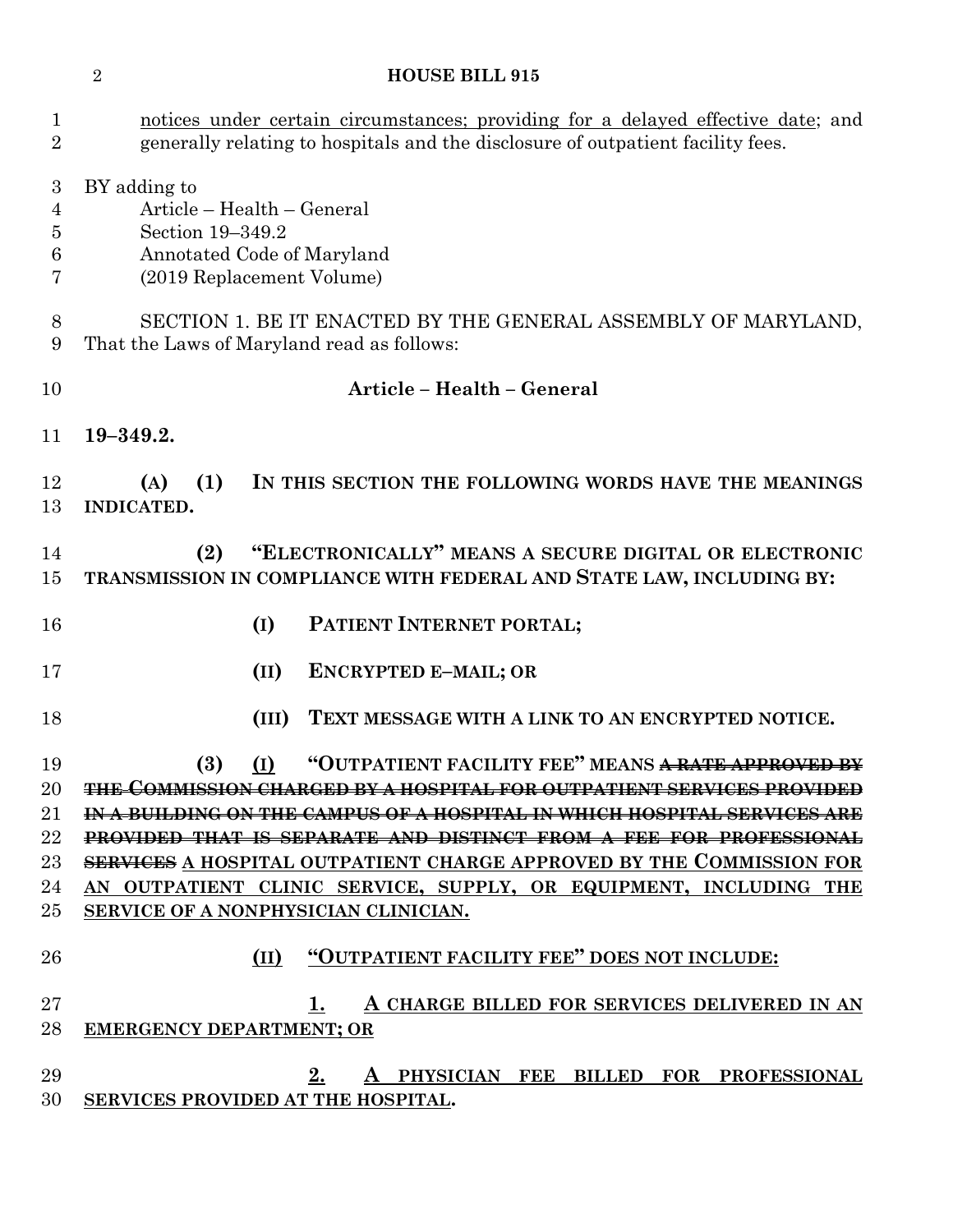### **HOUSE BILL 915** 3

| $\mathbf{1}$<br>$\overline{2}$                          | "PATIENT" MEANS AN INDIVIDUAL WHO RECEIVES HEALTH<br>(4)<br>(I)<br>CARE.                                                                                                                                                                                                                |
|---------------------------------------------------------|-----------------------------------------------------------------------------------------------------------------------------------------------------------------------------------------------------------------------------------------------------------------------------------------|
| 3                                                       | (II) "PATIENT" INCLUDES:                                                                                                                                                                                                                                                                |
| $\overline{4}$<br>$\overline{5}$<br>6<br>$\overline{7}$ | A PERSON AUTHORIZED TO CONSENT TO HEALTH<br>1.<br>CARE FOR AN INDIVIDUAL CONSISTENT WITH THE AUTHORITY GRANTED,<br>INCLUDING A GUARDIAN, SURROGATE, OR PERSON WITH A MEDICAL POWER OF<br>ATTORNEY;                                                                                      |
| 8<br>9<br>10                                            | AN INDIVIDUAL WHO IS A MINOR, IF THE MINOR<br>2.<br>SEEKS TREATMENT TO WHICH THE MINOR HAS THE RIGHT TO CONSENT AND HAS<br>CONSENTED UNDER TITLE 20, SUBTITLE 1 OF THIS ARTICLE;                                                                                                        |
| 11<br>12                                                | PARENT, GUARDIAN,<br><b>CUSTODIAN,</b><br><b>OR</b><br>3.<br>$\mathbf{A}$<br>REPRESENTATIVE OF AN INDIVIDUAL WHO IS A MINOR; AND                                                                                                                                                        |
| 13<br>14<br>15                                          | A PERSON AUTHORIZED TO CONSENT TO HEALTH<br>4.<br>CARE FOR AN INDIVIDUAL WHO IS A MINOR CONSISTENT WITH THE AUTHORITY<br><b>GRANTED.</b>                                                                                                                                                |
| 16<br>17<br>18<br>19                                    | (B) SUBJECT TO SUBSECTIONS (C), (D), AND (E) OF THIS SECTION, IF A<br>HOSPITAL CHARGES AN OUTPATIENT FACILITY FEE, THE HOSPITAL SHALL PROVIDE<br>THE PATIENT WITH A WRITTEN NOTICE, SEPARATE FROM ANY OTHER FORMS OR<br>NOTICES, IN THE FOLLOWING FORM OR A SUBSTANTIALLY SIMILAR FORM: |
| 20                                                      | <b>IMPORTANT FINANCIAL INFORMATION</b>                                                                                                                                                                                                                                                  |
| $21\,$                                                  | (PATIENT NAME) APPOINTMENT DATE:                                                                                                                                                                                                                                                        |
| $22\,$                                                  | NOTICE OF HOSPITAL OUTPATIENT FACILITY FEE AND BILLING DISCLOSURE                                                                                                                                                                                                                       |
| $23\,$<br>24                                            | YOUR APPOINTMENT WITH (PROVIDER, PRACTICE, OR CLINIC NAME)<br>$A_{\bullet}$<br>WILL TAKE PLACE IN AN OUTPATIENT DEPARTMENT OF (HOSPITAL NAME).                                                                                                                                          |
| 25<br>26<br>27                                          | (HOSPITAL NAME) WILL CHARGE AN OUTPATIENT FACILITY FEE THAT IS<br><b>B.</b><br>SEPARATE FROM AND IN ADDITION TO THE BILL YOU WILL RECEIVE FROM<br>(PROVIDER).                                                                                                                           |
| 28                                                      | YOU WILL RECEIVE TWO CHARGES FOR YOUR VISIT:<br>$\mathbf{C}$ .                                                                                                                                                                                                                          |
| 29                                                      | 1.<br>A PROVIDER SERVICES BILL FROM (PROVIDER); AND                                                                                                                                                                                                                                     |
| 30                                                      | A HOSPITAL FACILITY BILL FROM (HOSPITAL NAME).<br>2.                                                                                                                                                                                                                                    |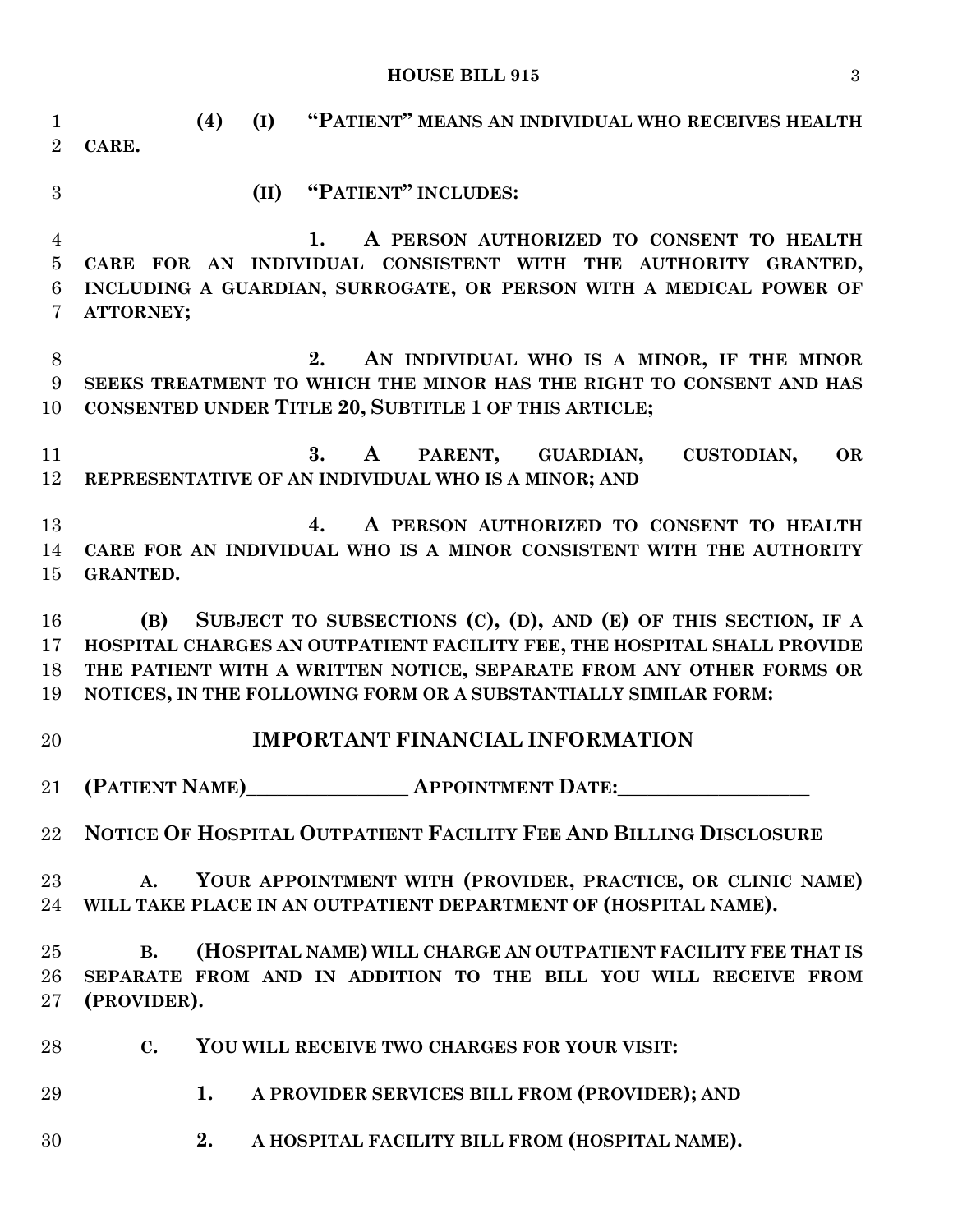**EXPECTED FEE**

 **(IF KNOWN) THE AMOUNT OF THE FACILITY FEE THAT WILL BE CHARGED BY (HOSPITAL NAME) FOR YOUR APPOINTMENT IS \$ \_\_\_\_\_\_\_\_\_\_\_\_.**

 **(IF UNKNOWN) (HOSPITAL NAME'S) FACILITY FEE IS LIKELY TO RANGE FROM \$\_\_\_\_\_\_\_\_\_\_\_ TO \$\_\_\_\_\_\_\_\_\_\_\_\_\_.**

 **(IF UNKNOWN) BASED ON APPOINTMENTS LIKE THE ONE YOU ARE SCHEDULED FOR, WE ESTIMATE THE FACILITY FEE TO BE \$\_\_\_\_\_\_\_\_\_\_\_\_.**

 **(IF UNKNOWN) WE ARE PROVIDING YOU WITH A RANGE OF FEES AND AN ESTIMATE BECAUSE THE ACTUAL AMOUNT OF THE FACILITY FEE WILL DEPEND ON THE HOSPITAL SERVICES THAT ARE ACTUALLY PROVIDED. THE FEE COULD BE HIGHER IF YOU REQUIRE SERVICES DURING YOUR APPOINTMENT THAT WE CANNOT REASONABLY PREDICT TODAY.**

 **FINANCIAL HELP FOR YOUR PORTION OF THE OUTPATIENT FACILITY FEE BILL MAY BE AVAILABLE. IF YOU NEED FINANCIAL HELP WITH THE OUTPATIENT FACILITY BILL, PLEASE CONTACT (HOSPITAL FINANCIAL ASSISTANCE OFFICE, WITH TELEPHONE NUMBER AND DIRECT WEBSITE ADDRESS).**

 **RECEIVING SERVICES HERE MAY RESULT IN GREATER FINANCIAL LIABILITY THAN RECEIVING SERVICES AT A LOCATION WHERE A FACILITY FEE MAY NOT BE CHARGED.**

**(IF APPLICABLE) NO FACILITY FEE LOCATION**

 **YOU CAN SEE (PROVIDER) AT ANOTHER LOCATION THAT DOES NOT CHARGE A FACILITY FEE.**

**(ADDRESS AND CONTACT INFORMATION)**

 **CONTACT YOUR INSURANCE CARRIER TO SEE IF (PROVIDER) IS A PARTICIPATING PROVIDER AND IN–NETWORK AT THE (ADDRESS OF ALTERNATIVE LOCATION) LOCATION.**

**INSURANCE INFORMATION**

 **1. THE AMOUNT OF THE FACILITY FEE THAT YOU WILL BE RESPONSIBLE FOR PAYING WILL DEPEND ON YOUR INSURANCE COVERAGE.**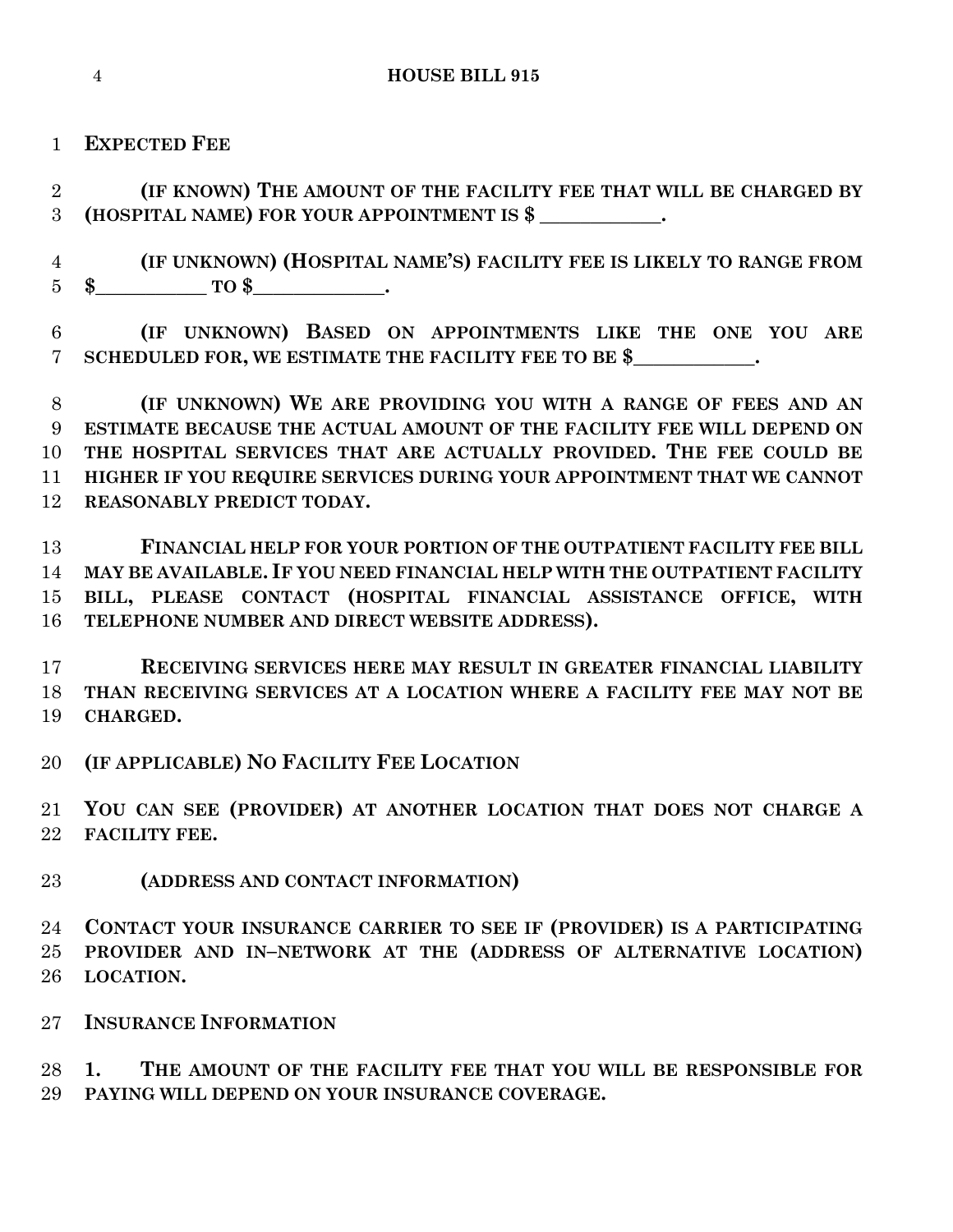**2. INSURANCE COMPANIES COULD IMPOSE DEDUCTIBLES OR HIGHER COPAYMENT OR COINSURANCE AMOUNTS FOR SERVICES PROVIDED IN HOSPITAL OUTPATIENT DEPARTMENTS.**

 **3. IF YOU HAVE INSURANCE, YOU SHOULD CONTACT YOUR CARRIER TO DETERMINE YOUR INSURANCE COVERAGE AND YOUR ESTIMATED FINANCIAL RESPONSIBILITY FOR THE FACILITY FEE, INCLUDING COPAYMENTS, COINSURANCE, AND DEDUCTIBLE AMOUNTS FOR THE OUTPATIENT FACILITY FEE.**

**FACILITY FEE COMPLAINTS**

 **IF YOU HAVE A FACILITY FEE COMPLAINT, YOU SHOULD FILE IT COMPLAINT ABOUT AN OUTPATIENT FACILITY FEE CHARGE, PLEASE FIRST CONTACT THE HOSPITAL, (HOSPITAL BILLING OFFICE CONTACT INFORMATION)**

 **IF THE COMPLAINT IS UNRESOLVED, YOU MAY THEN FILE THE COMPLAINT WITH THE HEALTH SERVICES COST REVIEW COMMISSION, (CONTACT INFORMATION).**

 **IF YOU NEED ADDITIONAL INFORMATION REGARDING YOUR FACILITY FEE CHARGES OR IF YOU NEED ASSISTANCE MEDIATING A FACILITY FEE COMPLAINT AGAINST A HOSPITAL, CONTACT THE HEALTH EDUCATION AND ADVOCACY UNIT OF THE OFFICE OF THE ATTORNEY GENERAL, 1–877–261–8807 | HEAU@OAG.STATE.MD.US | WWW.MARYLANDCARE.ORG WWW.MARYLANDCARES.ORG.**

#### **ACKNOWLEDGMENT**

 **1. I UNDERSTAND THAT I WILL BE BILLED A HOSPITAL FACILITY FEE AND A PROVIDER FEE.**

 **2. (HOSPITAL NAME) PROVIDED ME WITH (THE FACILITY FEE CHARGE)(A RANGE OF FACILITY FEES AND AN ESTIMATE OF THE FACILITY FEE CHARGE) INFORMATION ON THE FACILITY FEES THAT WILL BE BILLED FOR MY APPOINTMENT.**

 **3. I UNDERSTAND THAT THE FEE COULD VARY BASED ON CONDITIONS AND SERVICES PROVIDED TO ME THAT THE HOSPITAL CANNOT REASONABLY PREDICT TODAY.**

 **4. I UNDERSTAND THAT MY OUT–OF–POCKET COSTS WILL DEPEND ON MY INSURANCE COVERAGE.**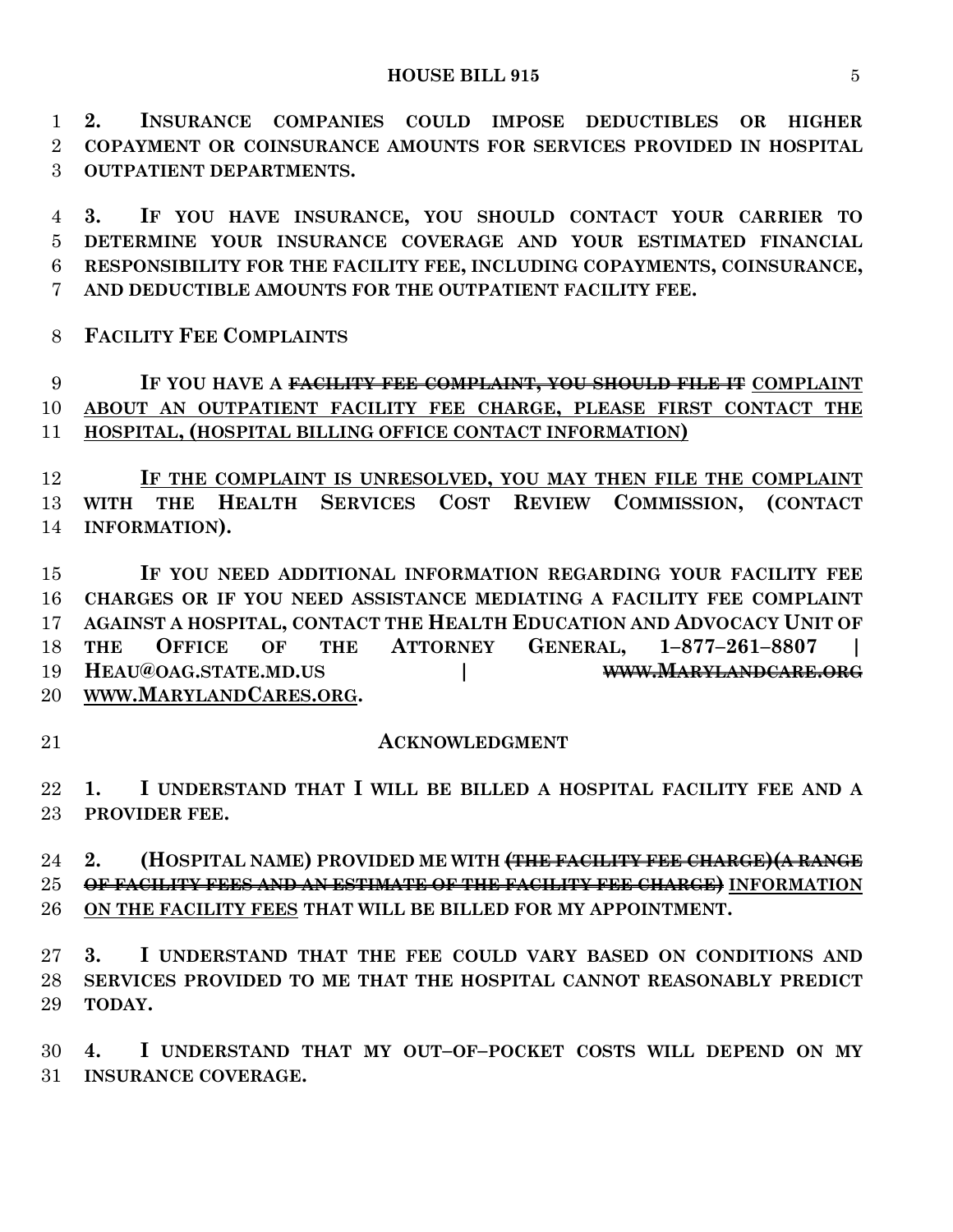**\_\_\_\_\_\_\_\_(INITIAL HERE) – BY INITIALING HERE, I CONFIRM THAT I RECEIVED THE FACILITY FEE INFORMATION AT THE TIME I MADE MY APPOINTMENT WITH (PROVIDER).**

 **BY SIGNING THIS FORM, I ACKNOWLEDGE THAT I HAVE RECEIVED THIS INFORMATION BEFORE RECEIVING SERVICES TODAY.**

**\_\_\_\_\_\_\_\_\_\_\_\_\_\_\_\_\_\_\_\_\_\_\_\_\_\_\_\_\_ \_\_\_\_\_\_\_\_\_\_\_\_\_\_\_\_\_\_\_\_\_\_\_\_\_\_\_\_\_\_\_**

**SIGNATURE DATE**

 **TO REQUEST THIS NOTICE IN AN ALTERNATIVE FORMAT, PLEASE CALL (CONTACT INFORMATION) OR E–MAIL (CONTACT INFORMATION).**

**(SAME SENTENCE IN SPANISH).**

 **(C) IF A PATIENT DOES NOT SPEAK ENGLISH OR REQUIRES THE WRITTEN NOTICE REQUIRED UNDER SUBSECTION (B) OF THIS SECTION TO BE IN AN ALTERNATIVE FORMAT, THE HOSPITAL SHALL, TO THE EXTENT PRACTICABLE, PROVIDE THE NOTICE IN A LANGUAGE OR FORMAT THAT IS UNDERSTOOD BY THE PATIENT.**

 **(D) (1) THE HEALTH SERVICES COST REVIEW COMMISSION, IN CONSULTATION WITH THE HEALTH EDUCATION AND ADVOCACY UNIT IN THE OFFICE OF THE ATTORNEY GENERAL, SHALL DETERMINE THE RANGE OF HOSPITAL OUTPATIENT FACILITY FEES AND FEE ESTIMATES TO BE PROVIDED IN THE WRITTEN NOTICE REQUIRED UNDER SUBSECTION (B) OF THIS SECTION A HOSPITAL SHALL DETERMINE THE RANGE OF HOSPITAL OUTPATIENT FACILITY FEES AND FEE ESTIMATES, BASED ON TYPICAL OR AVERAGE FACILITY FEES FOR THE SAME OR SIMILAR APPOINTMENTS, TO BE PROVIDED IN THE NOTICE REQUIRED UNDER THIS SECTION, CONSISTENT WITH THE HOSPITAL'S MOST RECENT RATE ORDER AS APPROVED BY THE COMMISSION.**

 **(2) EACH HOSPITAL THAT CHARGES AN OUTPATIENT FACILITY FEE SHALL USE THE RANGE OF HOSPITAL OUTPATIENT FACILITY FEES AND FEE ESTIMATES DETERMINED UNDER PARAGRAPH (1) OF THIS SUBSECTION.**

**(E) (1) FOR AN APPOINTMENT MADE IN PERSON OR BY TELEPHONE:**

 **(I) ORAL NOTICE OF ALL THE INFORMATION THAT WOULD BE PROVIDED IN THE FORM REQUIRED UNDER SUBSECTION (B) OF THIS SECTION SHALL BE GIVEN AT THE TIME THE APPOINTMENT IS MADE; AND**

 **(II) EXCEPT AS PROVIDED IN PARAGRAPH (3) OF THIS SUBSECTION, THE WRITTEN NOTICE REQUIRED UNDER SUBSECTION (B) OF THIS**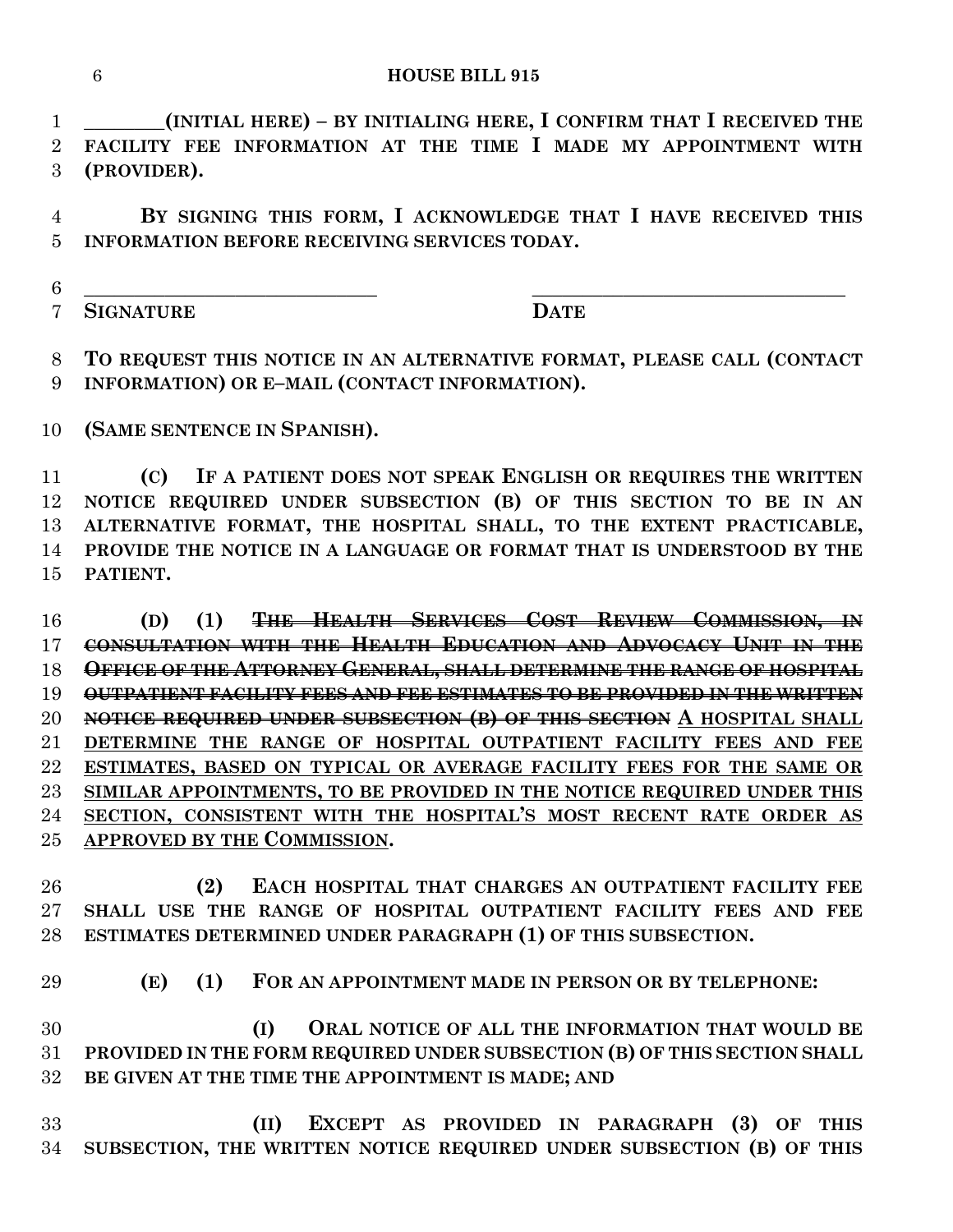**SECTION SHALL BE SENT TO THE PATIENT ELECTRONICALLY AT THE TIME THE APPOINTMENT IS MADE.**

 **(2) FOR AN APPOINTMENT MADE ELECTRONICALLY OR USING A WEBSITE, THE WRITTEN NOTICE REQUIRED UNDER SUBSECTION (B) OF THIS SECTION SHALL BE:**

**(I) PROVIDED AT THE TIME THE APPOINTMENT IS MADE; AND**

 **(II) SENT TO THE PATIENT ELECTRONICALLY AT THE TIME THE APPOINTMENT IS MADE.**

 **(3) IF THE PATIENT REFUSES ELECTRONIC COMMUNICATION UNDER PARAGRAPH (1)(II) OF THIS SUBSECTION, THE WRITTEN NOTICE SHALL BE SENT TO THE PATIENT BY FIRST–CLASS MAIL AT THE TIME THE APPOINTMENT IS MADE.**

 **(F) BEFORE PROFESSIONAL MEDICAL SERVICES ARE PROVIDED ON THE DATE OF THE APPOINTMENT, THE PATIENT SHALL ACKNOWLEDGE IN WRITING THAT THE NOTICE REQUIRED UNDER THIS SECTION WAS PROVIDED AT THE TIME THE APPOINTMENT WAS MADE.**

 **(G) A HOSPITAL MAY NOT CHARGE, BILL, OR ATTEMPT TO COLLECT AN OUTPATIENT FACILITY FEE UNLESS THE PATIENT WAS GIVEN NOTICE IN ACCORDANCE WITH THIS SECTION.**

 **(H) (1) ON OR BEFORE JANUARY 31 EACH YEAR, BEGINNING IN 2021 2022, EACH HOSPITAL SHALL REPORT TO THE HEALTH SERVICES COST REVIEW COMMISSION A LIST OF THE HOSPITAL–BASED, RATE–REGULATED OUTPATIENT SERVICES PROVIDED BY THE HOSPITAL.**

 **(2) ON OR BEFORE FEBRUARY 28 EACH YEAR, BEGINNING IN 2021 2022, THE HEALTH SERVICES COST REVIEW COMMISSION ANNUALLY SHALL:**

 **(I) POST ON ITS WEBSITE THE LIST OF THE HOSPITAL–BASED, RATE–REGULATED OUTPATIENT SERVICES REPORTED BY EACH HOSPITAL UNDER PARAGRAPH (1) OF THIS SUBSECTION; AND**

 **(II) PROVIDE THE LIST OF THE HOSPITAL–BASED, RATE–REGULATED OUTPATIENT SERVICES REPORTED BY EACH HOSPITAL TO THE MARYLAND INSURANCE ADMINISTRATION AND THE HEALTH EDUCATION AND ADVOCACY UNIT IN THE OFFICE OF THE ATTORNEY GENERAL.**

 **(3) WHEN LACK OF NOTICE IN ACCORDANCE WITH THIS SECTION IS ALLEGED IN A CONSUMER COMPLAINT, THE COMMISSION SHALL GIVE**